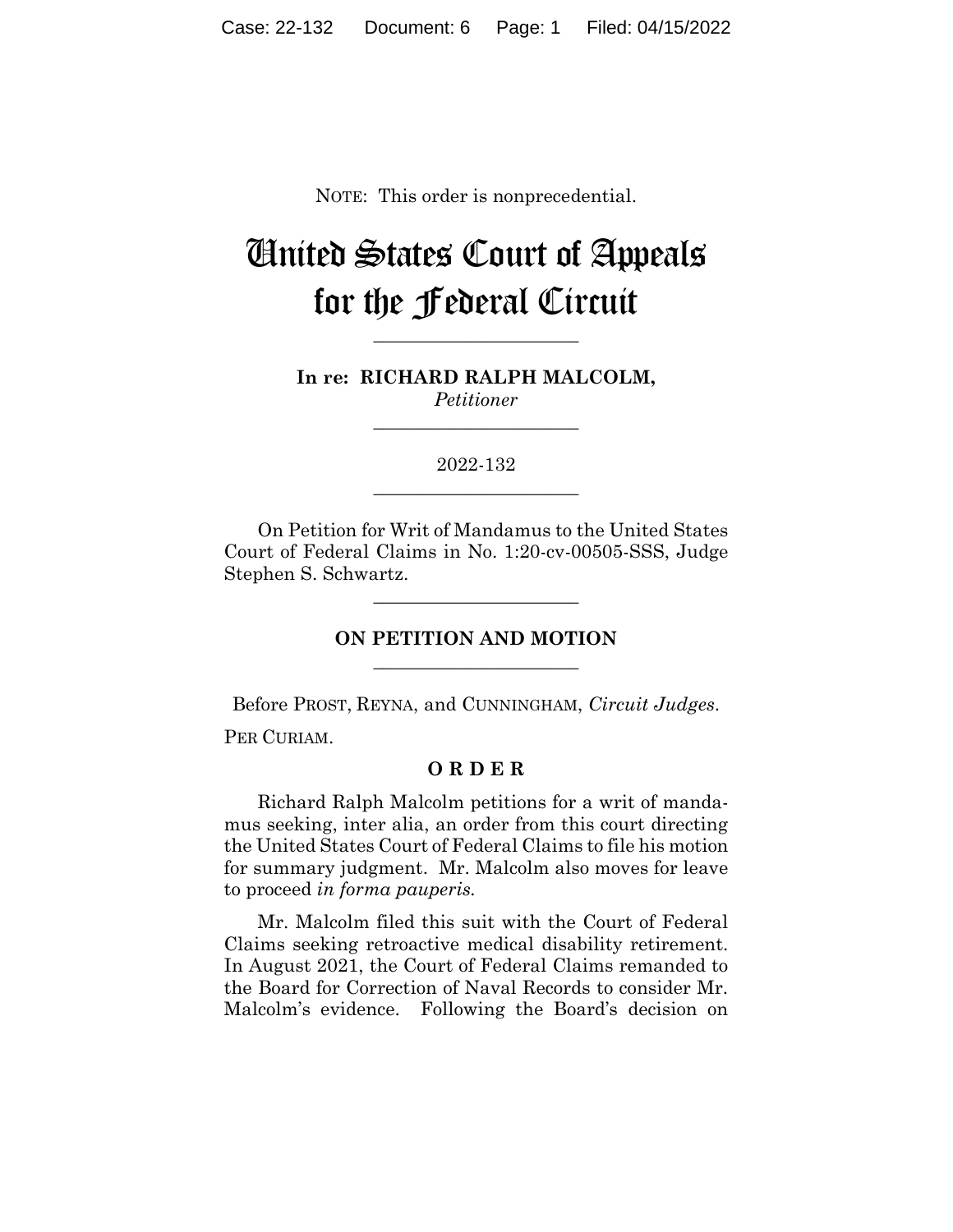2 IN RE: MALCOLM

remand, the Court of Federal Claims issued a scheduling order on March 7, 2022, that, inter alia, directed the government to supplement the administrative record with the record from the remand proceedings by March 14, 2022, and directed Mr. Malcolm to file any motion for judgment on the administrative record by April 13, 2022.

On March 8, 2022, Mr. Malcolm filed a motion for summary judgment. On the same day, the Court of Federal Claims issued an order rejecting the filing. The court explained that the filing did not comply with the court's rules because it lacked the case caption and the name of the presiding judge. The court further explained that any motion for summary judgment would be premature and unnecessary at that juncture given that the administrative record had not yet been filed. This petition followed.

Mandamus is an extraordinary remedy, available only where the petitioner shows: (1) there are no adequate alternative legal channels through which he may obtain that relief; (2) a clear and indisputable right to relief; and (3) the grant of mandamus is appropriate under the circumstances. *See Cheney v. U.S. Dist. Ct. for D.C.*, 542 U.S. 367, 380–81 (2004). Mr. Malcolm has not shown any clear error in the March 8, 2022, rejection order. Mr. Malcolm also has readily available alternative means to raise the same arguments for judgment by filing a motion for judgment on the administrative record by April 13, 2022, or other motions that comply with the trial court's rules and orders.

Accordingly,

IT IS ORDERED THAT:

(1) The petition is denied.